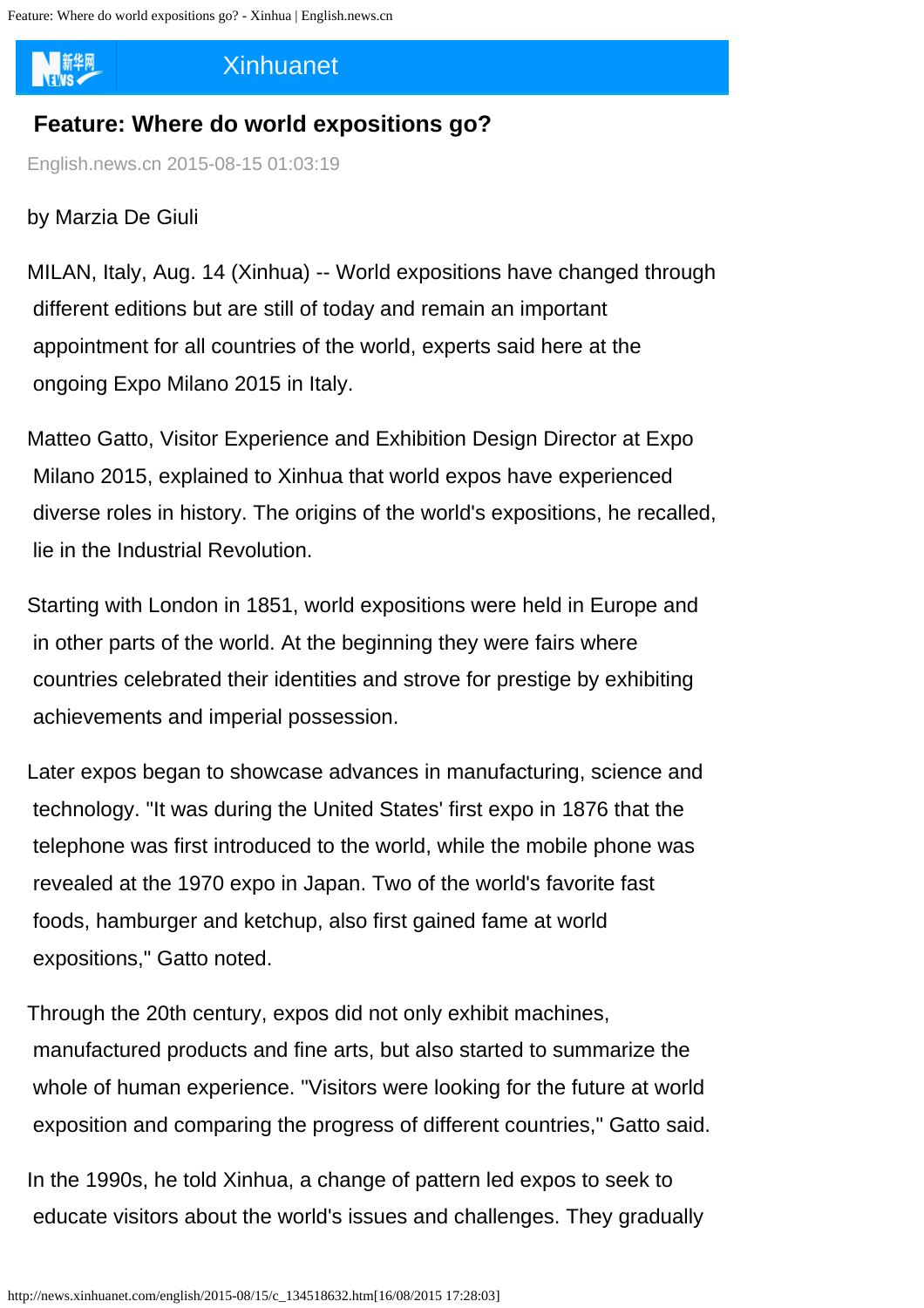became a central feature of conferences and infotainment which sometimes even partly overshadowed their industrial component.

This revolution, which first started with the 1998 Lisbon World Exposition in Portugal, is still happening and is pursued by big cities of the world, Gatto stressed underlining the interest expressed by important capitals such as New York, Paris and London to host the 2025 edition.

In his view, expos will continue in this direction, "although this does not mean that they will transform into NGOs and lose their industrial spirit."

"But the fact that we are having over 100,000 international visitors per day at the Milan expo even with the mid-August blazing hot weather is the evidence that expos celebrate cooperation and peaceful competition among nations," he stressed.

Guido Abbattista is a professor of modern history at the University of Trieste and has dedicated studies and papers to world expositions. "Expos have changed through some 160 years of history and will continue to evolve, yet remain a key international appointment," he said.

Abbattista highlighted the role of "showcase" that expos have in presenting the best of each participant country and even of visitors. "In the past expos used to especially celebrate the excellencies of the organizing nation, while today they celebrate the excellencies of different cultures, offering an occasion of knowledge exchange and confrontation on global issues," he agreed with Gatto.

In his view, an "interactive spirit" will increasingly characterize expos in the future. This process has already begun by placing visitors at the heart and actively involving them in the expo events.

Among the most recent examples, Abbattista noted, the Milan expo has added new elements such as the clusters, or shared exhibition areas which group countries devoid of self-built pavilions around common themes, and the "expo by night" which offers a variety of entertainment